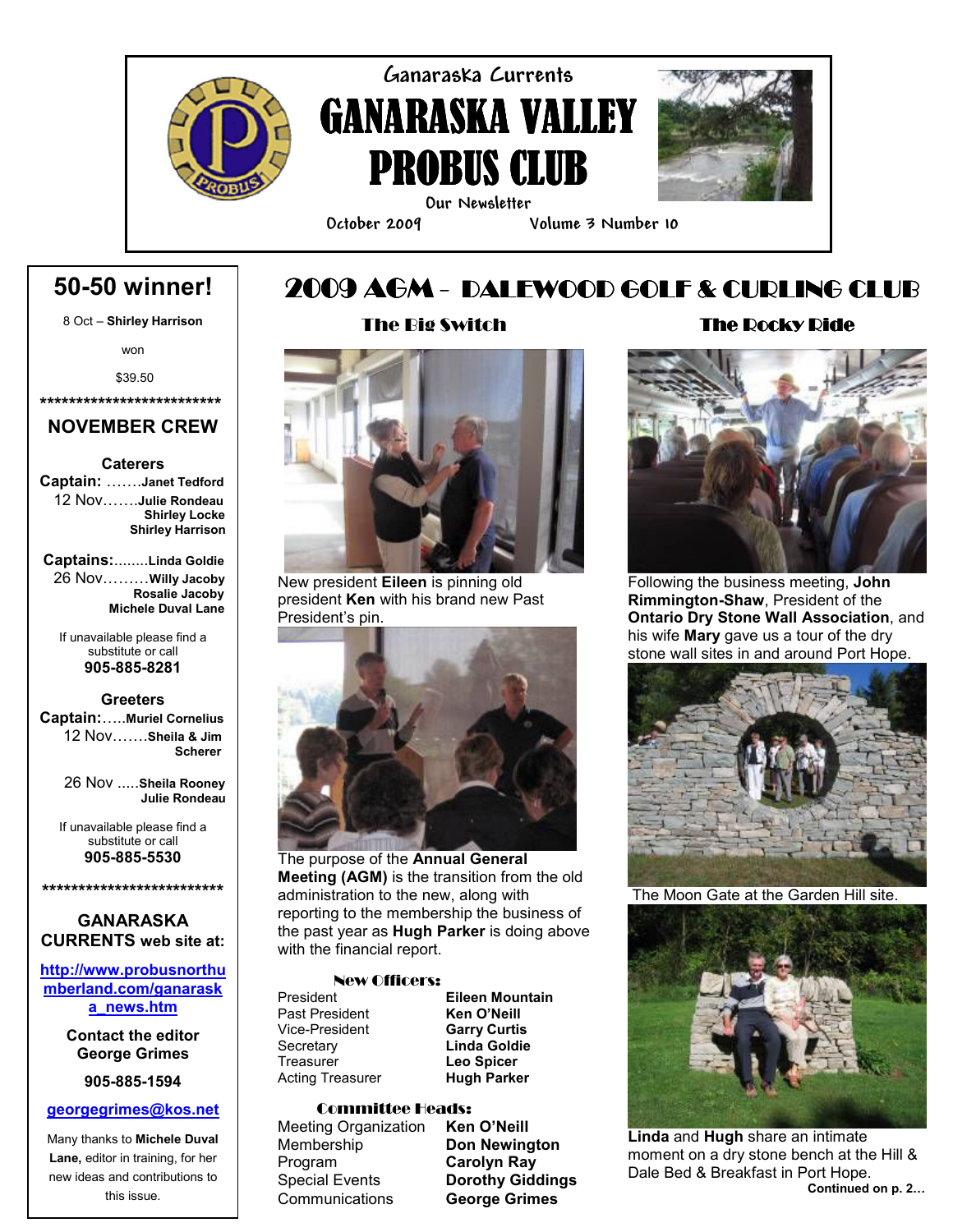…Continued from p. 1

Ken thanked Mary and John Rimmington-Shaw for the stimulating visit to the beautiful dry stone wall sites.



**The First Rate Lunch** 



Then everyone was ready for lunch. Dalewood treated us to an amazing spread of tasty cold cuts, salads, desserts and drinks...Here's looking at you Dave!



# NOVEMBER SPEAKERS

12 Nov – Robin Long will present a pictorial history of the commercial development of Walton Street using the Long Family Collection of photos dating back to the 1860s. 26 Nov – Barb Winfield along with Selena Forsythe, Chairperson of the Port Hope Accessibility Committee, will give a talk on Accessibility in Port Hope and the school program for Accessibility Awareness Week.

# SPECIAL UPCOMING SPEAKER'S NOTICE

Our December speaker, Pat Bryan, will read his book, A Child's Christmas in Port Hope, which is based on Dylan Thomas' A Child's Christmas in Wales. Pat is quite delightful and the story is fabulous. He will sign books after his reading. His book will not be on sale at the meeting, however. If you wish to have a signed copy, please buy a copy of the book in advance and bring it with you.

# Wartime Internment in the Philippines



 Jenny Kyle, our 8 October speaker, shared her experiences in a Japanese internment camp in the Philippines during WW II. While her father was interned in Hong Kong, three year old Jenny was interned in Manila along with her mother and siblings until the end of the war. We were all touched by her poignant description of her daily life and its hardships in the camp such as lack of water resulting in widespread diseases, a diet of watery rice and cornmeal, and no word from her father.

 Towards the end of the war, rations were cut in half so that many detainees were forced to eat rats and tree bark. However, they did manage to get some decent food by exchanging personal belongings with Philippinos outside the barbed wire fences.

 When American planes began to fly overhead, they were forbidden to look up…if they were caught looking up at the planes, they were made to stand with a bayonet under their chin.



 They were finally rescued by American paratroopers at the end of the war. Jenny showed us videos of their rescue and of the Japanese surrender to General MacArthur as shown above.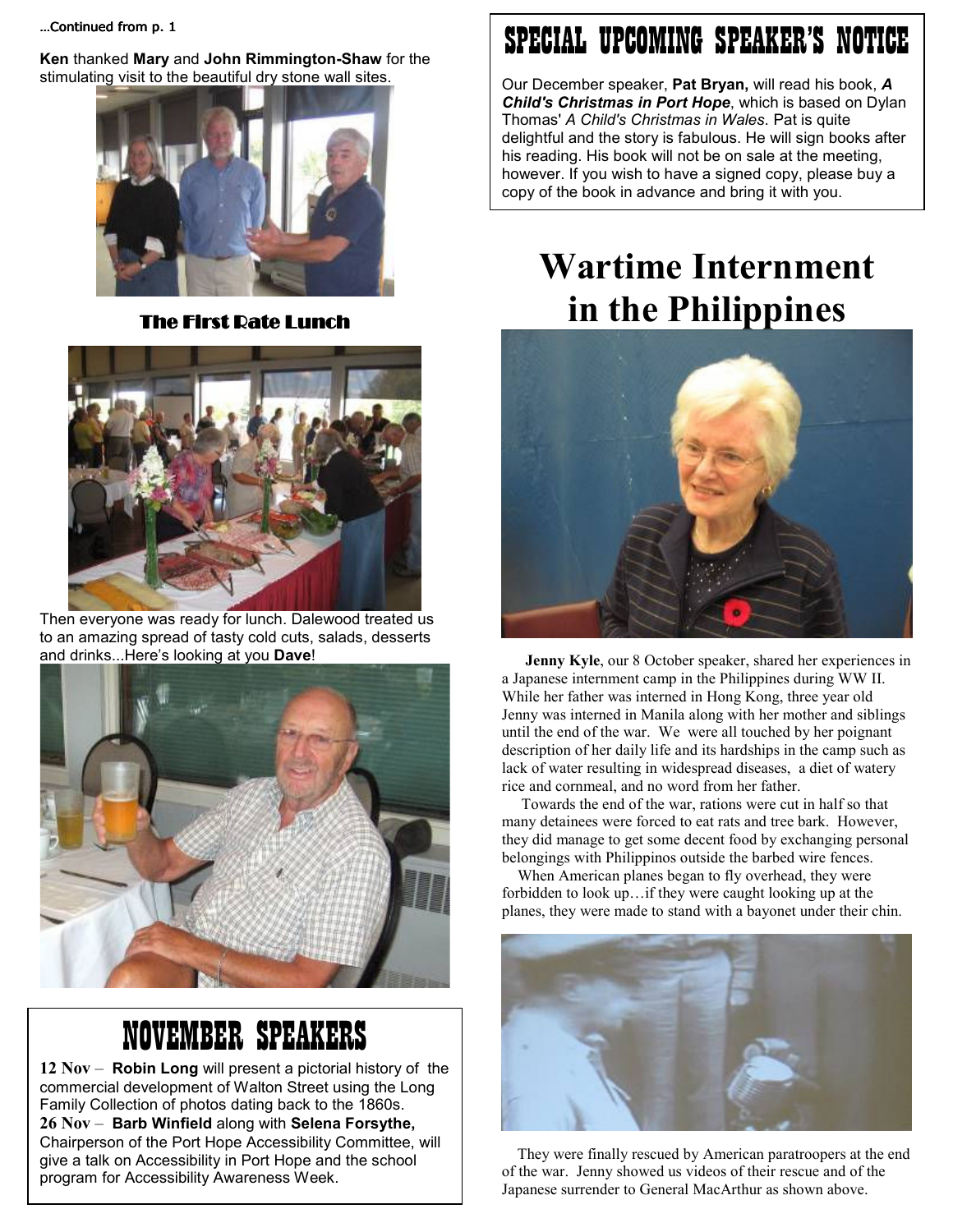# UPCOMING EVENTS…

### DINNER THEATRE

` 1 November at the Best Western in Cobourg 5:00 PM dinner, 7:00 PM show "Relatively Speaking" a hilarious comedy. Steve Snell 905-885-9929

## APPS N' DRINKS

22 November at 2:00 PM Lois & Laverne Meadows 905-885-6715 Bring an appetizer and your own drinks 20 people maximum

# SIGN UP NOW!



# IS COMING QUICKLY RESERVE THIS DATE NOW

# CHRISTMAS DINNER DANCE PARTY

3 December at the Best Western in Cobourg Wonderful dinner buffet and cash bar Mike's Music DJ for dancing Price is being negotiated and will probably be less than \$45.00 per ticket Carolyn & Ray Williams 905-885-4309

# ONGOING EVENTS…

### PUB NITE

Join us for dinner, conversation, drinks and a sumptuous door prize Last Tuesday of the month 6:00 PM at the Beamish House Eileen Mountain 905-885-4816

### APPS & DRINKS

Bring an appetizer and your own drinks Steve Snell 905-885-9929

### **EUCHRE**

1<sup>st</sup> & 3<sup>rd</sup> Tuesday from 2 to 4 PM Ruth Clarke Senior Centre 81 Mill Street Reg Colborne 905-885-1722

## BOWLING

1<sup>st</sup> Monday of the month at 1:30 PM Northshore Bowling Lanes Marshall Johnstone 905-885-8477

### LUNCH BUNCH

After  $1<sup>st</sup>$  meeting of the month at 12:30 PM Betty Curtis 905-885-5304

### **CHESS**

1<sup>st</sup> and 3<sup>rd</sup> Thursday from 7 to 9 PM 31 College Street Dave Broughton 905-885-1870

# Membership Information

| <b>NAME</b>          | <b>ADDRESS</b>                                          | <b>TELEPHONE</b> | <b>E-MAIL ADDRESS</b>  |
|----------------------|---------------------------------------------------------|------------------|------------------------|
|                      | <b>Correction</b>                                       |                  |                        |
| <b>Shirley Locke</b> | New Members                                             | 289-252-0246     |                        |
| Lynda Britton        | RR2, P.O. Box 414, Bewdley, K0L 1E0                     | 905-342-9508     | lynda-britton@yahoo.ca |
| <b>Carol Ivasiuk</b> | 26 Ramsey Road, Port hope L1A 4K9                       | 905-885-9705     | crivasiuk@sympatico.ca |
|                      | Henrietta & Bob Mills 98 Hope St. N., Port Hope L1A 2N9 | 905-885-2029     | bobhenri@sympatico.ca  |